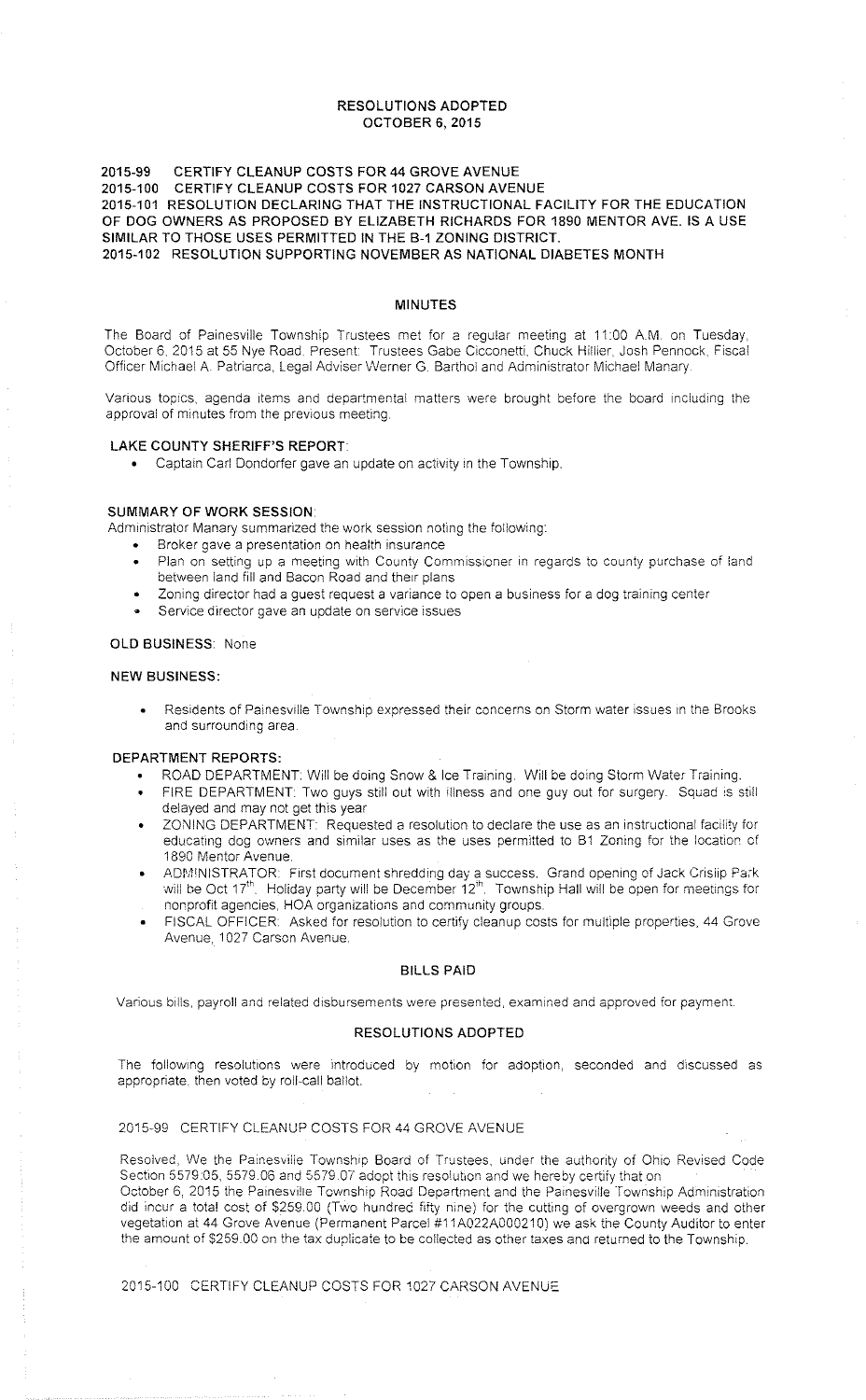Resolved, We the Painesville Township Board of Trustees, under the authority of Ohio Revised Code Section 5579.05, 5579.06 and 5579.07 adopt this resolution and we hereby certify that on

October 6, 2015 the Painesville Township Road Department and the Painesville Township Administration did incur a total cost of \$270.00 (Two hundred seventy) for the cutting of overgrown weeds and other vegetation at 1027 Carson Avenue (Permanent Parcel #11 B066E000620) we ask the County Auditor to enter the amount of \$270.00 on the tax duplicate to be collected as other taxes and returned to the Township.

2015-101 RESOLUTION DECLARING THAT THE INSTRUCTIONAL FACILITY FOR THE EDUCATION OF DOG OWNERS AS PROPOSED BY ELIZABETH RICHARDS FOR 1890 MENTOR AVE. IS A USE SIMILAR TO THOSE USES PERMITTED IN THE B-1 ZONING DISTRICT.

THEREFORE, be it resolved the Trustees hereby declare that the instructional facility for the education of dog owners as proposed by Elizabeth Richards for 1890 Mentor Ave. is a use similar to those uses permitted in the B-1 zoning district.

2015-102 RESOLUTION SUPPORTING NOVEMBER AS NATIONAL DIABETES MONTH

THERFORE, be it resolved the Trustees support November as National Diabetes Month

# **ADJOURNMENT**

On a motion made, seconded and carried by three votes of AYE, the Trustees ADJOURNMENT<br>On a motion made, seconded and carried by three votes of AYE, the Trustees duly adjourn<br>meeting.

Gabe Creonetti, Chairman

Stes of AYE, the Trustees duly adjourned the<br>
MANY / Marca<br>
Michael A. Patriarca, Fiscal Officer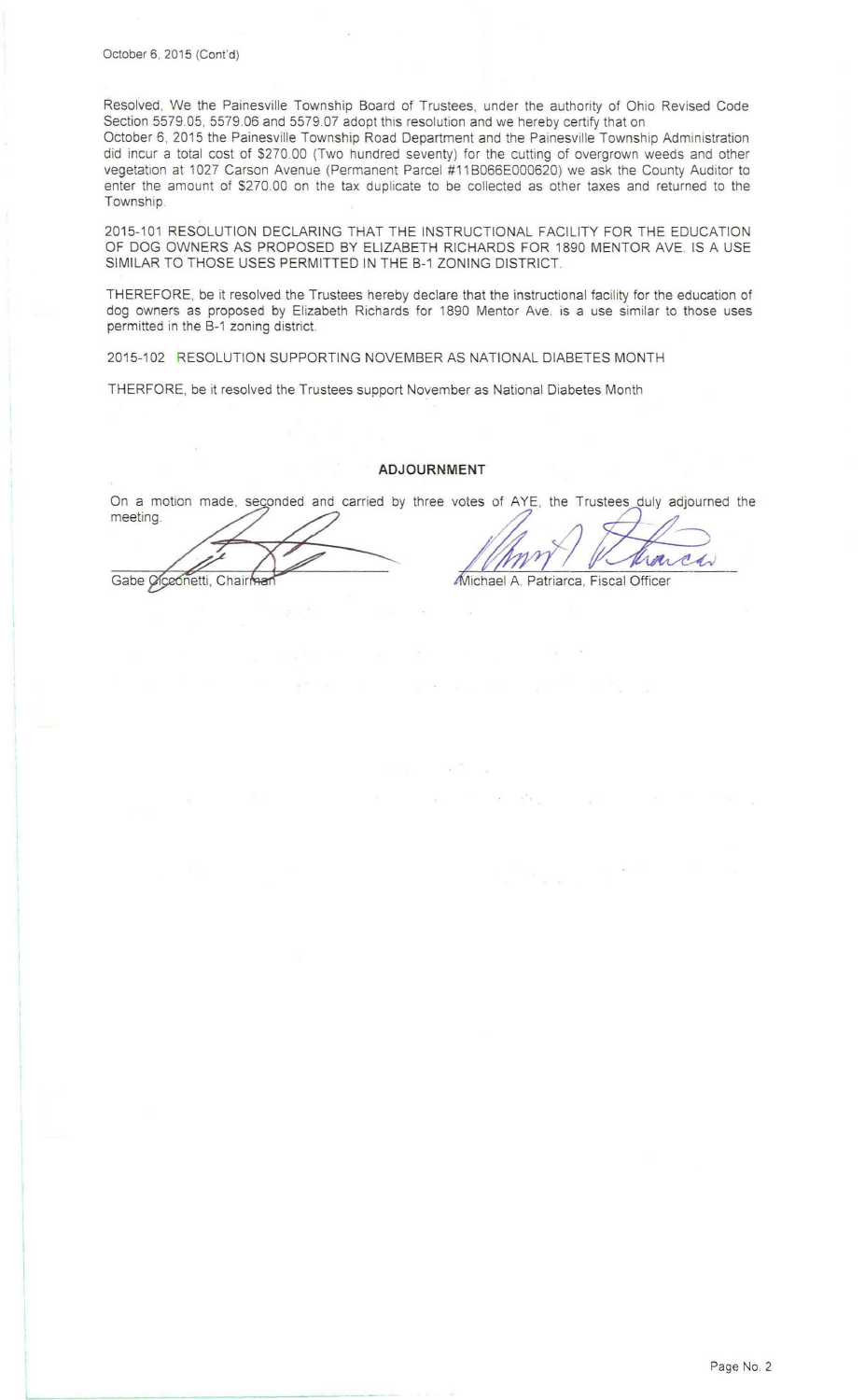# PAINESVILLE TOWNSHIP, LAKE COUNTY 10/22/2015 8:29:02 AM

9/16/2015 to 10/6/2015

| Payment<br>Advice # | Post Date                | Transaction<br>Date            | Type | Vendor / Payee                                       | Amount                | <b>Status</b>      |
|---------------------|--------------------------|--------------------------------|------|------------------------------------------------------|-----------------------|--------------------|
| 1826-2015           | 09/24/2015               | 09/24/2015 CH                  |      | TIME WARNER CABLE                                    | \$117.99              | $\mathsf{C}$       |
| 1827-2015           | 09/30/2015               | 10/02/2015 CH                  |      | <b>FIRSTMERIT BANK</b>                               | \$84.65               | $\mathsf{C}$       |
| 51687               | 07/07/2015               | 07/06/2015 AW                  |      | FIRE PROECTION SOLUTIONS                             | \$723.00 *            | $\vee$             |
| 51687               | 10/02/2015               | 10/02/2015 AW                  |      | FIRE PROECTION SOLUTIONS                             | $-$723.00$            | $\vee$             |
| 51978               | 09/16/2015               | 09/16/2015 AW                  |      | <b>CLASSIC FORD</b>                                  | \$34,831.30           | $\mathsf C$        |
| 51979               | 09/22/2015               | 09/22/2015 AW                  |      | FULTON SIGN & DECAL, INC.                            | \$347.00              | $\bigcirc$         |
| 51980               | 10/02/2015               | 10/01/2015 AW                  |      | ALVORD'S YARD & GARDEN                               | \$187.85              | $\circ$            |
| 51981               | 10/02/2015               | 10/01/2015 AW                  |      | AQUA OHIO, INC.                                      | \$124.43              | $\circ$            |
| 51982               | 10/02/2015               | 10/01/2015 AW                  |      | AT&T                                                 | \$292.17              | $\circ$            |
| 51983               | 10/02/2015               | 10/01/2015 AW                  |      | AUTOZONE, INC.                                       | \$641.72              | $\circ$            |
| 51984               | 10/02/2015               | 10/01/2015 AW                  |      | <b>BAIN ENTERPRISES</b>                              | \$250.00              | $\bigcirc$         |
| 51985               | 10/02/2015               | 10/01/2015 AW                  |      | MR. ROBERT BARBIAN                                   | \$374.50              | $\vee$             |
| 51985               | 10/06/2015               | 10/06/2015 AW                  |      | MR. ROBERT BARBIAN                                   | $-$374.50$            | V                  |
| 51986               | 10/02/2015               | 10/01/2015 AW                  |      | BEST TRUCK EQUIPMENT, INC.                           | \$19,685.00           | $\circ$            |
| 51987               | 10/02/2015               | 10/01/2015 AW                  |      | BOB'S GARAGE & TOWING SERVICE                        | \$250.00              | $\circ$            |
| 51988               | 10/02/2015               | 10/01/2015 AW                  |      | CITY OF PAINESVILLE (UTILITIES)                      | \$2,477.06            | $\circ$            |
| 51989               | 10/02/2015               | 10/01/2015 AW                  |      | CINTAS CORPORATION                                   | \$507.87              | $\circ$            |
| 51990               | 10/02/2015               | 10/01/2015 AW                  |      | DOMINION EAST OHIO                                   | \$210.93              | O                  |
| 51991               | 10/02/2015               | 10/01/2015 AW                  |      | EJ USA, INC.                                         | \$1,506.28            | $\circ$            |
| 51992               | 10/02/2015               | 10/01/2015 AW                  |      | EXECUTIVE EVENTS & ENTERTAINMENT                     | \$2,310.00            | O                  |
| 51993               | 10/02/2015               | 10/01/2015 AW                  |      | <b>FASTENAL</b>                                      | \$255.75              | O                  |
| 51994               | 10/02/2015               | 10/01/2015 AW                  |      | GRAND RIVER ASPHALT CO.                              | \$349.02              | $\circ$            |
| 51995               | 10/02/2015               | 10/01/2015 AW                  |      | <b>HALLMARK EXCAVATING</b>                           | \$725.00              | $\circ$            |
| 51996               | 10/02/2015               | 10/01/2015 AW                  |      | HANDY RENTS                                          | \$445.93              | O                  |
| 51997               | 10/02/2015               | 10/01/2015 AW                  |      | HUMANADENTAL INS. CO.                                | \$3,337.67            | $\circ$            |
| 51998               | 10/02/2015               | 10/01/2015 AW                  |      | INDUSTRIAL CHEM LABS                                 | \$190.61              | $\circ$            |
| 51999               | 10/02/2015               | 10/01/2015 AW                  |      | <b>BRETT JOHNSON</b>                                 | \$129.95              | $\circ$            |
| 52000               | 10/02/2015               | 10/01/2015 AW                  |      | <b>KWIK KLEEN</b>                                    | \$53.50               | $\circ$            |
| 52001               | 10/02/2015               | 10/01/2015 AW                  |      | LAKE BUSINESS PRODUCTS                               | \$99.00               | $\circ$            |
| 52002<br>52003      | 10/02/2015               | 10/01/2015 AW                  |      | LAKE COUNTY DEPARTMENT OF UTILITIES                  | \$143.00              | $\circ$            |
| 52004               | 10/02/2015               | 10/01/2015 AW                  |      | LAKE COUNTY TREASURER                                | \$163,160.00          | $\circ$            |
| 52005               | 10/02/2015<br>10/02/2015 | 10/01/2015 AW<br>10/01/2015 AW |      | LDC, INC.                                            | \$2,511.00            | O                  |
| 52006               | 10/02/2015               |                                |      | MAJOR WASTE DISPOSAL SERVICES, INC.                  | \$210.00              | O                  |
| 52007               | 10/02/2015               | 10/01/2015 AW                  |      | <b>MARLIN BUSINESS BANK</b><br>MELZER'S FUEL SERVICE | \$128.00              | $\circ$            |
| 52008               | 10/02/2015               | 10/01/2015 AW<br>10/01/2015 AW |      | NAPA CHAGRIN VALLEY AUTO PARTS                       | \$2,277.82            | O                  |
| 52009               | 10/02/2015               | 10/01/2015 AW                  |      | TREASURER, STATE OF OHIO                             | \$64.87               | $\circ$            |
| 52010               | 10/02/2015               | 10/01/2015 AW                  |      | OSBORNE CONCRETE & STONE CO.                         | \$30.00<br>\$2,091.73 | $\circ$            |
| 52011               | 10/02/2015               | 10/01/2015 AW                  |      | OSBORNE INC.                                         |                       | $\circ$            |
| 52012               | 10/02/2015               | 10/01/2015 AW                  |      |                                                      | \$944.50              | $\circ$            |
| 52013               | 10/02/2015               | 10/01/2015 AW                  |      | PROVISION IMPRESSIONS GROUP<br>SERENA'S TROPHY WORLD | \$23.00               | $\circ$            |
| 52014               | 10/02/2015               | 10/01/2015 AW                  |      | STAPLES ADVANTAGE                                    | \$240.00              | $\circ$            |
| 52015               | 10/02/2015               | 10/01/2015 AW                  |      | THE NEWS-HERALD                                      | \$611.20              | $\circ$            |
| 52016               | 10/02/2015               | 10/01/2015 AW                  |      | THE ILLUMINATING COMPANY                             | \$71.60<br>\$2,991.51 | $\circ$<br>$\circ$ |
| 52017               | 10/02/2015               | 10/01/2015 AW                  |      | VISION SERVICE PLAN (OH)                             | \$863.87              | $\circ$            |
| 52018               | 10/02/2015               | 10/01/2015 AW                  |      | CMH SOLUTIONS LLC                                    | \$645.00              | $\circ$            |
|                     |                          |                                |      |                                                      |                       |                    |

 $\overline{\phantom{a}}$ 

 $\sim$ 

 $\hat{\boldsymbol{\beta}}$ 

 $\alpha = 1/\beta$ 

 $\frac{1}{2}$ 

 $\hat{\mathcal{A}}$ 

 $\hat{\mathcal{F}}$ 

 $\hat{\boldsymbol{\beta}}$ 

 $\ddot{\phantom{0}}$ 

 $\hat{\mathcal{A}}$ 

 $\label{eq:2.1} \frac{d\mathbf{r}}{dt} = \frac{1}{2} \left( \frac{d\mathbf{r}}{dt} - \frac{d\mathbf{r}}{dt} \right) \mathbf{r}^2 + \frac{d\mathbf{r}}{dt}$ 

 $\theta_{\rm eff}$  and  $\theta_{\rm eff}$  and  $\theta_{\rm eff}$ 

 $\bar{z}$ 

 $\bar{z}$ 

 $\hat{\mathcal{A}}$ 

 $\overline{\phantom{a}}$ 

 $\sim$ 

 $\ddot{\phantom{0}}$ 

 $\overline{\phantom{a}}$ 

 $\hat{\mathcal{A}}$ 

 $\hat{\mathcal{L}}$ 

 $\chi^2/\chi^2$ 

Page 1 of 2

 $\mathcal{A}^{\mathcal{A}}$ 

 $\sim$